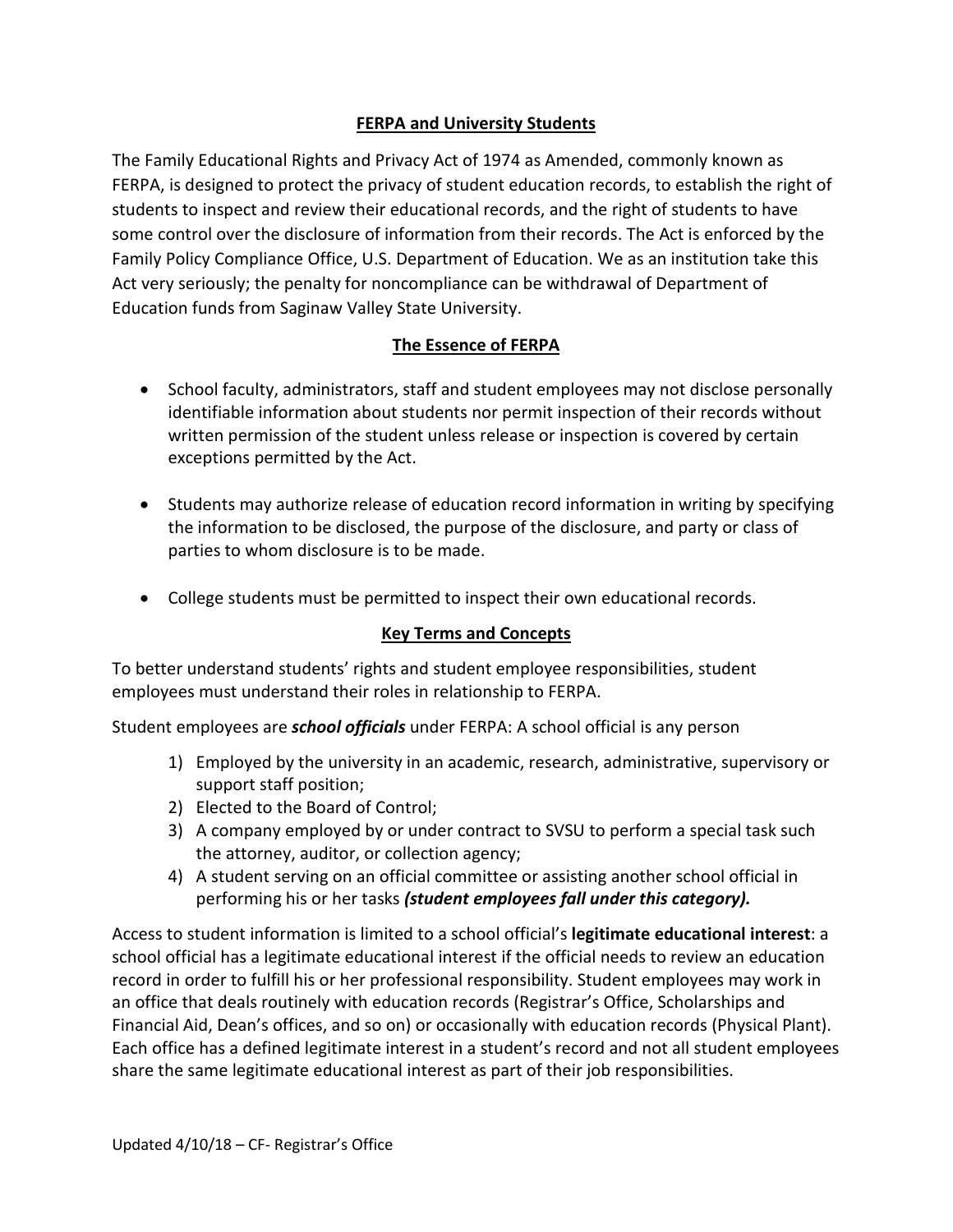Student employees may transport, receive or work with **education records**: An education record is any record, with certain exceptions, maintained by an institution that is directly related to a student or students. This record can contain a student's name, or students; names or information from which an individual student, or students, can be personally (individually) identified. Education records include files, documents, and materials in any medium which are shared with or accessible to another individual. Administrative computer databases, transcripts, grade reports, advising files, and admissions files are typical examples of education records. Records that are NOT considered "education" records include law enforcement unit records, employee records, and alumni records.

Student employees must protect **personally identifiable data or information** which include

- 1) The name of the student, the student's parent(s), or other family members;
- 2) The student's campus and/or home address;
- 3) A personal identifier such as a Social Security number or student ID number;
- 4) Any list of personal characteristics or other information which would make a student's identity easily traceable.

A typical example:

Grades are part of a student's educational records. If they are disclosed as a favor to a friend or another student, this is a clear violation of FERPA.

FERPA identifies **directory information** as a class of information that can be released without a student's prior consent because such information is not normally considered a violation of a person's privacy. SVSU has identified directory information to include a student's name, address, telephone listing, email address, major field of study, participation in officially recognized activates and sports, wright and height if members of athletic teams, dates of attendance, degree and awards received and the most previous institution attended by the students. Directory information NEVER includes race, gender, Social Security number, date and place of birth, grades, GPA, country of citizenship, or religion. Even though SVSU can release directory information without a student's prior consent, we exercise our authority to deny requests made for commercial purposes or other purposes which we feel jeopardizes a student's privacy. The Act also provides that students may request that directory information not be released. Once students make such a request, school officials must honor their instructions to the end of the current academic year. Before releasing directory information, student employees must check with their supervisor to determine whether or not the student requested that directory information be withheld.

## **Student Employee Guidelines**

**Student employees encounter several routine situations that involve student education records and directory information**: (1) requests by other staff members, faculty members, or students for educational records or directory information; (2) inquiries from third parties for educational records or directory information; (3) and inquiries from parents about the performance of a student.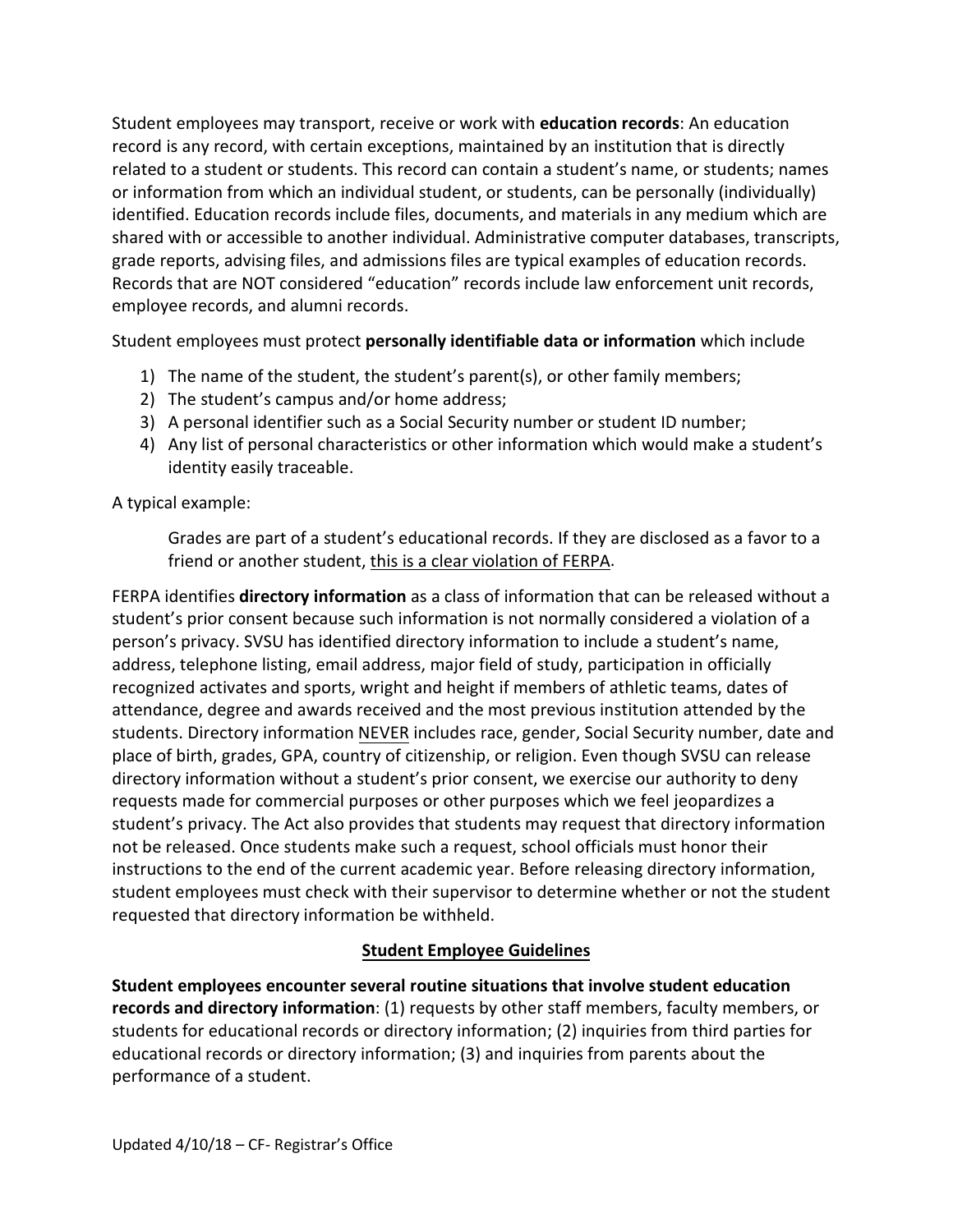**Requests from other staff members, faculty members or students**: there are three concerns which student employees must address. (1) Is the person asking for information a school official pursuing legitimate educational interest? In other words, does this person need this information to perform his or her job? If the answer is "No" or "I do not know", then do not release the information. (2) Is it within my job to receive such requests for information? Just because you can find information about a student does not mean that it is part of your job to release it. Verify with your supervisor or the Registrar's Office that it is part of your job. In most instances, it is not your role to receive and comply with information requests. (3) Has the student requested that even directory information be restricted? Those requests are held in the Registrar's Office; refer the request to your supervisor who will check with the Registrar's Office before releasing directory information.

**Inquiries from third parties**: student employees may receive requests for information from third parties for student information. Educational records are protected without the written consent of the student. Third parties to whom SVSU can release information without written consent are narrowly defined. *DO NOT release information to a third party.* Refer the request to a supervisor or to the Registrar's Office. Even directory information should be protected.

**Inquiries from Parents**: FERPA rights transfer to a student when he or she reaches age 18 or begins attendance at the University regardless of age. The University may disclose personally identifiable information about students to their parents only if the student signed and dated written consent to release information or the parents have established that the student is a dependent as defined by the Internal Revenue Service Code. If parents call, student employees should refer calls to their supervisor. *Even with written permission, we are reluctant to discuss protect information over the telephone or e-mail since the identity of the inquiring party cannot be confirmed.*

#### **If You Have Questions**

If you have questions or are uncertain of your responsibility in a given situation, we advise that you not disclose information until you have discussed the situation with your supervisor or the Registrar's Office. The Registrar at SVSU is the University official charged with FERPA compliance and training. It is always better to check before release than to risk an improper disclosure or misuse of protected student information.

#### **Office of the Registrar**

[registrar@svsu.edu](mailto:registrar@svsu.edu)  (989) 964-4045